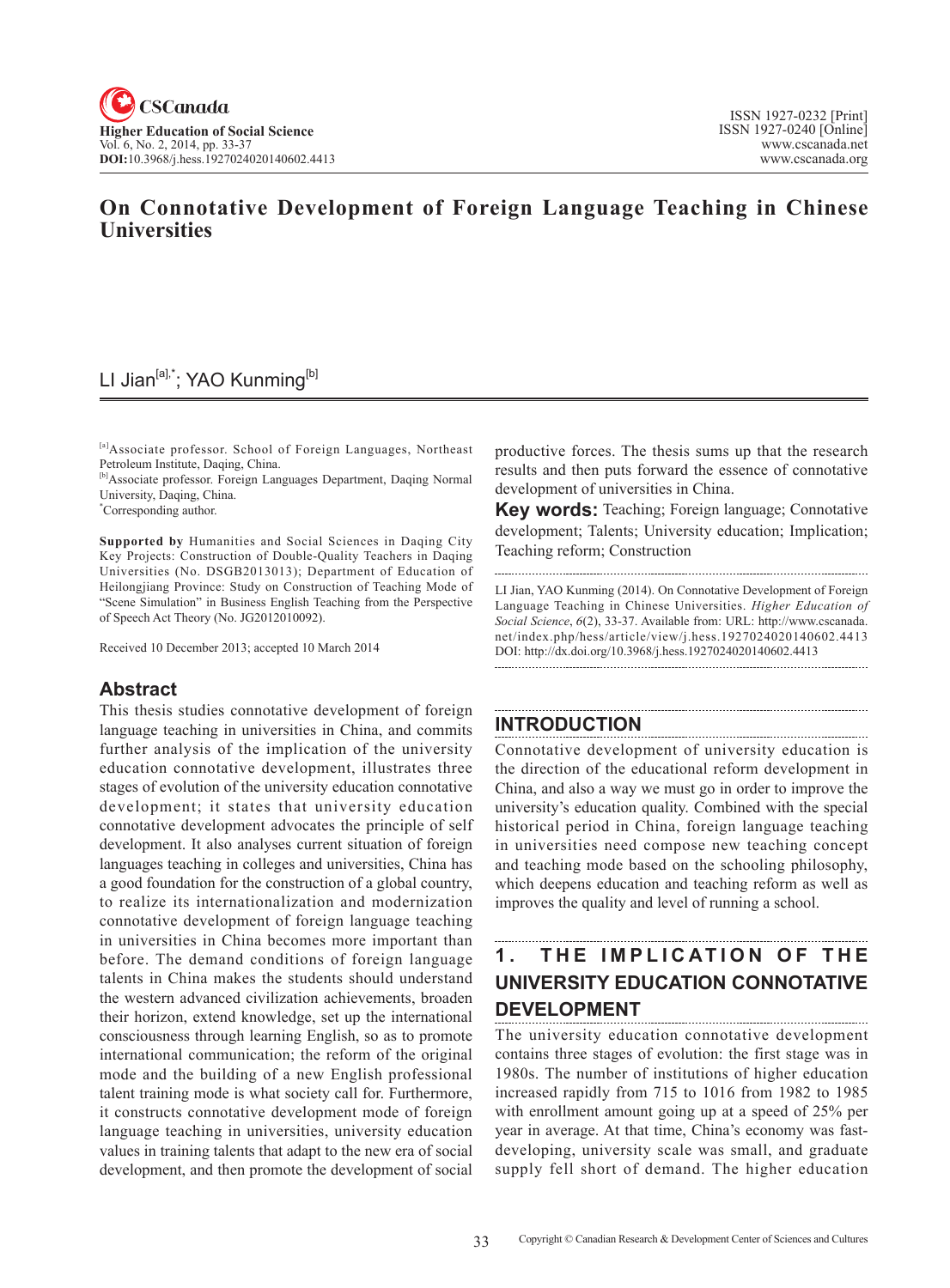connotative development directed at two aspects in allusion to this situation: the first one is the extensional development train of thought which enlarges the enrollment scale by increasing the number of universities; the second one is its opposite side that is, the connotative development train of thought. The latter was thought to be an effective way of expanding the scale of undergraduates without much input. The second stage is from 1990 to 1993. The enrollment amount increased from 610 thousand to 920 thousand, there's notable effect of exploiting potentialities. The higher education connotative development's goal of this stage is to enlarge the scale. The third stage started from 2006. There was an increase in enrollment amount from 1.6 million in 1999 to 5.04 million in 2005. The excessive growth of enrollment scale results in a series of problems: universities are on a tight budget; the faculty-student ratio is decreasing; hardware facility is not sufficient; student source quality is on a downgrade and the employment pressure is rising. Improving the quality and benefits of education has become the core objective of university. At the new stage university development once again goes back to the connotative way of development while its aim has already changed radically compared to the preliminary stage. The development history shows that the higher education connotative development is undergoing a process of increase in number of schools, students, teachers and change in philosophy of schooling.

University education connotative development advocates the principle of self development. According to their own resource superiority, universities are supposed to choose ways of talent cultivation that can adapt students to the society's needs, respect people-oriented principle, pay attention to personality development, keep a watchful eye on students' emotion and cognition law of development, and never go against development of students' body and mind, which requirement of society. Those are all important reflections of the connotative development concept. The higher education connotative development needs to mobilize students' initiative, stimulate the potential, and combine it with effective management system and cultural construction, which is the core of connotative development of the higher education.

#### **2. CURRENT SITUATION OF FOREIGN LANGUAGES TEACHING IN COLLEGES AND UNIVERSITIES IN CHINA**

China, as a developing country, has a good foundation for the construction of a global country. For advancing towards becoming a modern global country, the midto-late stage after China stepping into industrialization laid solid economic foundation; China's modernization realization added confidence; its international realization

injected vigor. In international index system, many cities in China are suitable. For instance, Daqing, it covers 4 first-class indicators, 23 second-class indicators in urban economic development, living standard, infrastructure, ecological environment and international open communication. The first three parts can be understood as modernization of a higher level, which is the internal function of the international city and the latter part reflects the external function. Measured by urban caliber in 2010, Daqing's modern international realization degree will achieve 49.6% by the end of 2010, in which economic development internationalization achieves 81.6%, living standard achieves 72.4%, infrastructure and ecological environment achieve 71.5%, and international open communication achieves 1.8%. To be more exact, there are 6 indicators which exceeded international standards, 5 indicators are close to international standard and 12 indicators are far behind internationalization which includes the proportion of inbound tourists to local population, the number of foreign financial institutions, foreign direct investment, and the popularizing rate of citizens' English using.

According to the present situation, Position of Daqing city regionally influences metropolis of Northeast Asia in the future. And the government has also carried out related construction in a planned and orderly way. Daqing has already strived to develop alternative industries, and has introduced industrial projects like Jili and Lianxiang, developed agricultural production base and vendor hub which characterized greenhouse economy, developed geothermal economy to realize diversified development. At the same time, a city with green oil and hundreds of natural lakes which is ecological, natural, modern and livable is vividly portrayed in accordance with the agricultural civilization of prairie and wetland, the industrial civilization of large oilfields and the urban civilization of metropolis.

In conclusion, we should endeavor to make China a livable and ecological metropolis under the guidance of "five-in-one" construction idea which proposed by the 18th CPC National Congress. All of these rely on good natural conditions and acquired efforts, the distance between China and modern global country will become less and less.

During the course of the development of human society, agricultural society values past, industrial society values present and information society values future. The basis and future of global country construction lies in using and cultivating talents in the country. As for cultivating international talents, the countries of the world come up with their own measures. For instance, in early 1990s, America stated clearly the introduction of the teaching system that improve students' global consciousness and international concept, so that every student can achieve the knowledge of world class standard; Japan raised in 1980s that they need to cultivate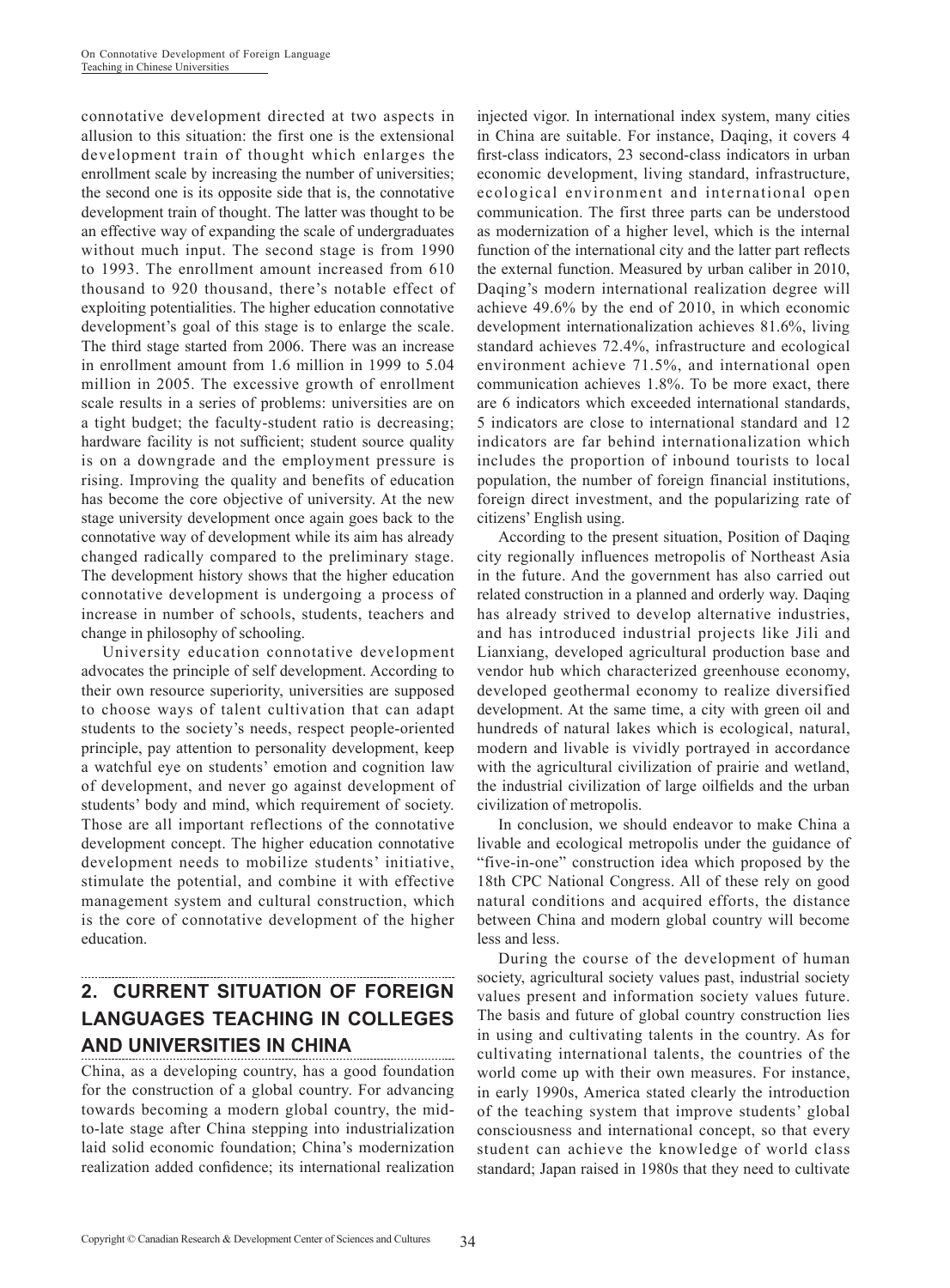the world universal Japanese people; South Korea set up a cultivating goal of making every effort to improve and enhance students' autonomic cosmopolite consciousness and comprehension of various countries' social and cultural knowledge. The effective way of cultivating international urban talents is education, we should not only take language education as an only way of grasp language skill, we should also put some social value upon the language education, in this way the students can not only learn language itself. In this way language education has social function as well.

Teaching English is a practical and comprehensive way. In terms of local universities, English major education aims at cultivating application-oriented English talents that meet the needs of society. Employment and recruitment difficulty of English major occurred these years reflects that English major education cannot well satisfy the needs of the market, with the poor teaching segment of practice and students' poor practical competency this may cause. For the past few years, relevant specialists have researched on how to construct English major teaching patterns and realize the training goal of application-oriented English talents from different perspectives.

# **3. DEMAND CONDITIONS OF FOREIGN LANGUAGE TALENTS IN CHINA**

Under the background of constructing modern global country, to cultivate international compound talents for development is in urgent need. In allusion to China's sustainable development, the minister of the Organization Department of the Central Committee of the CPC Yuanchao Li raised that China should characterize modern international and livable country of China. And secretary of the provincial Party committee also put forward that China would build a modern international metropolis. In accordance with the instructions of the central and provincial leaders, the government has already taken action. The research found that there covered in the international index system factors like penetration of citizens' English applying and the communication and cooperation of foreign merchant. And all of these factors relate to English social popularity; therefore we can tell that English public popularity will directly affect the internationalization of China urban construction process. Colleges and universities is the main way of foreign language professionals output, thus constructing a reasonable English professional talent training mode which is suitable for the requirement of society is an important task of colleges and universities, and also an important observation point to realize the indicators of modern urban construction internationalization.

First of all, the construction of modern global country requires us to understand the western advanced civilization achievements, broaden our horizon, extend knowledge, set up the international consciousness through learning English, so as to promote international communication. In reverse, with the increase in international communication, needs for language service, especially English service, are more and more urgent, so training expertise English professional talents with excellent foreign language skill and high quality is one of the key point of the work target to realize the internationalization of China. By planning and implementing international team of English talent cultivation project, constructing reasonable English major professional training mode in colleges, the city can input a great quantity of talents to society who meet the social modernization internationalization development needs. Then through the talent training and retraining, China will improve the English level of industry personnel and their comprehensive quality, promote external exchanges and support international city construction and development.

Secondly, the reform of the original mode and the building of a new English professional talent training mode is what society call for. College English teaching has once made remarkable achievements, and has trained a large number of English professional talents for the country's all walks of life. However, with the arrival of the 21st century, the existing English professional talent training mode has significant problems. The monotonous teaching mode has not adapted to the requirements of social development anymore. The project directing at the demand in English talents of some enterprises and institutions shows that the demand for foreign language talents is increasing. But investigation in English major graduates' employment situation in these two years shows that English major employment rate is comparatively low, and in those who have been employed, a lot of them do not engage in English-related work. Take the English major of Daqing Teacher-Training College as an example, the teaching-oriented foreign language major graduates of 2009 were 337 people, in their initial employment, only 52 people engaged in foreign language teaching, who are professional foreign language teachers. The teachingoriented foreign language major graduates of 2010 were 180 people, only 38 of them engaged in the foreign language teaching as professional foreign language teachers at the initial employment. And the same with the teaching-oriented foreign language major graduates of 2011, 36 out of 193 people work as professional foreign language teachers. The other students were under great employment pressure. They tried to change their profession and still couldn't find the right job, so they had to engage in work which is not related to English. And other universities, such as the schools of foreign language of the Northeast Petroleum University and Bayi Agricultural Reclamation University, from which the proportion of graduates who engaged in the foreign language profession is even smaller, which shows that the single mode of foreign language talents training cannot meet the social needs for talents.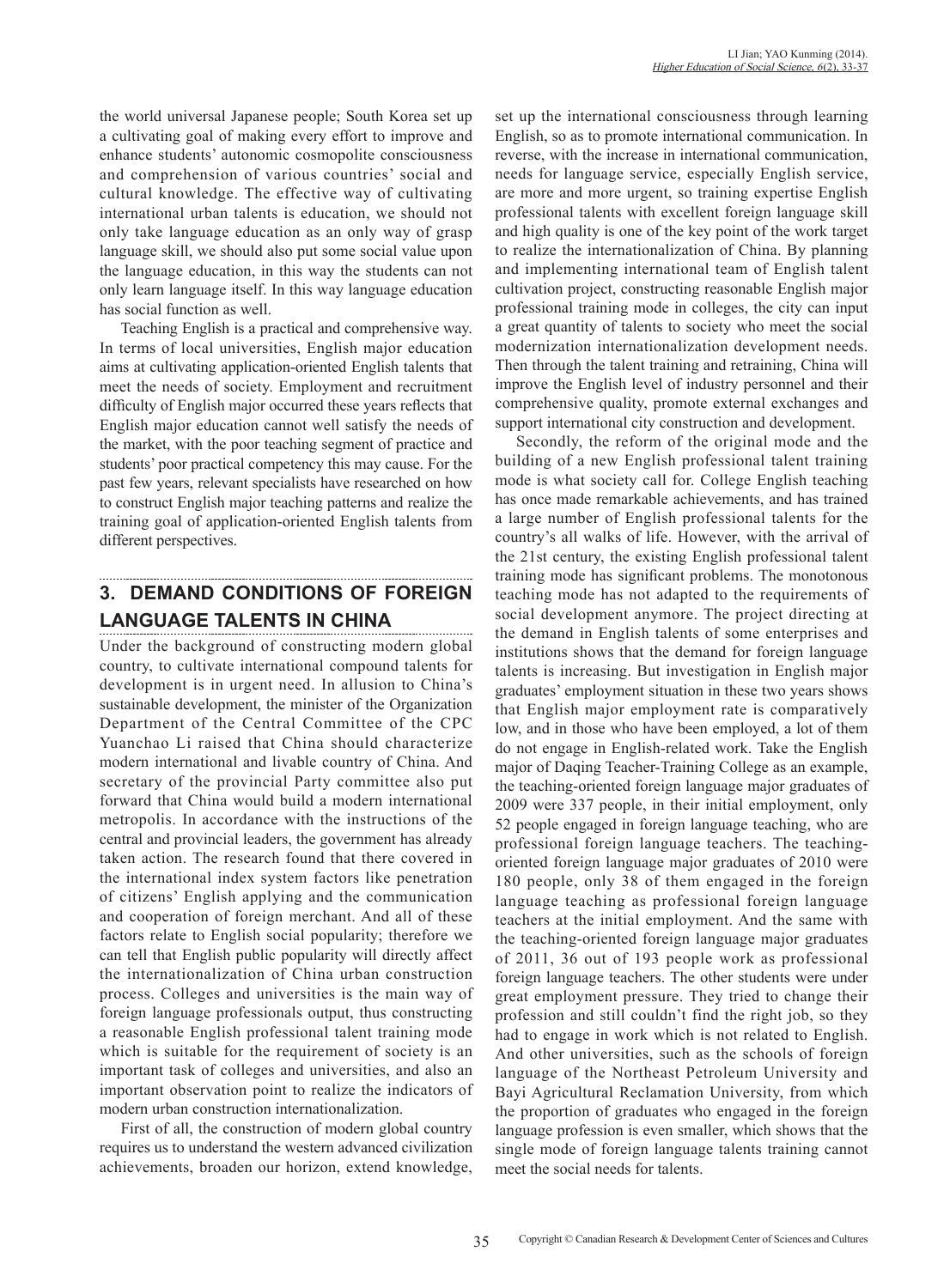The reason is that in different time and different background, English major talent training mode has no corresponding change, it still cultivates unitary type of English major talents. Obviously, this cannot satisfy the social demand of foreign language talents and is out of society. Therefore, the study on a new college English major talent training mode which is suitable for the requirement of the society will benefit the change of single mode of talent training, the talents employment problem, and meet the social demand for English talents. Therefore, college English majors should determine the compound English-applying professional talents and teaching mode according to their own actual situation with the guide of market demand.

What's more, college English talent training mode construction improves English penetration of Chinese citizens. The correlation between citizens' English-using penetration and foreign language teaching should be consistent. Based on the perspective of global country construction, China should give full play to the role of professional English teaching education. Constructing the new English major talent training mode is the priority of current college English major education teaching reform. This research conduces to college English major graduates employment problem solving, contributes to China English primary education's weak link, that is, to strengthening rural primary and secondary school teacher resource, and also improves the English penetration especially in various service trades and the soft power of China cultural development, plays a supporting role in the development of China. Thus as the modernization and internationalization develop continuously, the demand for foreign language talents is increasing.

### **4. THE CONSTRUCTION OF CONNOTATIVE DEVELOPMENT MODE OF FOREIGN LANGUAGE TEACHING IN UNIVERSITIES**

University education values in training talents that adapt to the new era of social development, and then promote the development of social productive forces. According to investigation from two aspects of teaching resources in primary and secondary school and English using by people from all walks of life, we can be clear about the existing problems in foreign language training and training direction. We should set up a training goal according to the social needs, and research training program from the curriculum, classroom teaching and extracurricular training, social practice, teacher training and so on, and finally form a feasible mode of university foreign language talents training. Then we apply the new training mode to construct university English major training strategy, expect personnel training results in terms of the specific training strategies, and make effective evaluation scheme for personnel training result.

The university foreign language major plays an important role in personnel delivery. We put forward the problem of constructing university foreign language talents training mode according to requirements for the current international construction index and demands for foreign language talents. In order to solve this problem, we should exert ourselves to making a teaching scheme that meets the social demand for the college English professional teaching. Teaching practice, with the student as its main body, will certainly bring us reform on teaching methods. We should try to improve the teaching methods, teaching mode, teaching means adopted by foreign language teaching in universities, make a scientific evaluation for current university foreign language teaching condition and effects, develop the new training objectives and plan which is more conducive to construction process according to the present teaching situation, construct reasonable and effective university English professional talent training mode, try to develop more cultivation modes which adapt to the requirements of social development, promote the public English penetration and accelerate the construction of global process.

Specific implementation plans are as follows:

1) We should make research on English penetration, mainly from teaching resource of primary and secondary school especially in rural areas and people from all walks of life these two aspects. Through the investigation, we will learn current English popularity, the demand for foreign language talents and the present English talents source. On the other hand, we should make investigation of English major graduates' employment situation with Daqing Teacher-Training College as an example and carry on the analysis between English major students' employment problem and English penetration problem in China.

2) The Second stage is to make a training plan: Based on research results of investigation stage and reflected problems, we should make college English major talent training scheme accordingly. We should start from the requirements, make training program from aspects of curriculum, teaching methods, extracurricular activities, social practice, social training and so on.

3) Then comes to the forming stage of talent training mode: through the actual operation and implementation of training program, evaluation of the effect, colleges will finally form compound application-oriented talents training mode.

4) The fourth stage is the using of mode promotion: By evaluating the implementation of English professional talent training mode in Teacher-Training College in China, the project will be combined with our English professional training program, then embedded in the process of teaching to be constructed and implemented. After the completion, the project can form template. At that time, we will actively invite other college English teaching experts to communicate for ease of reference.